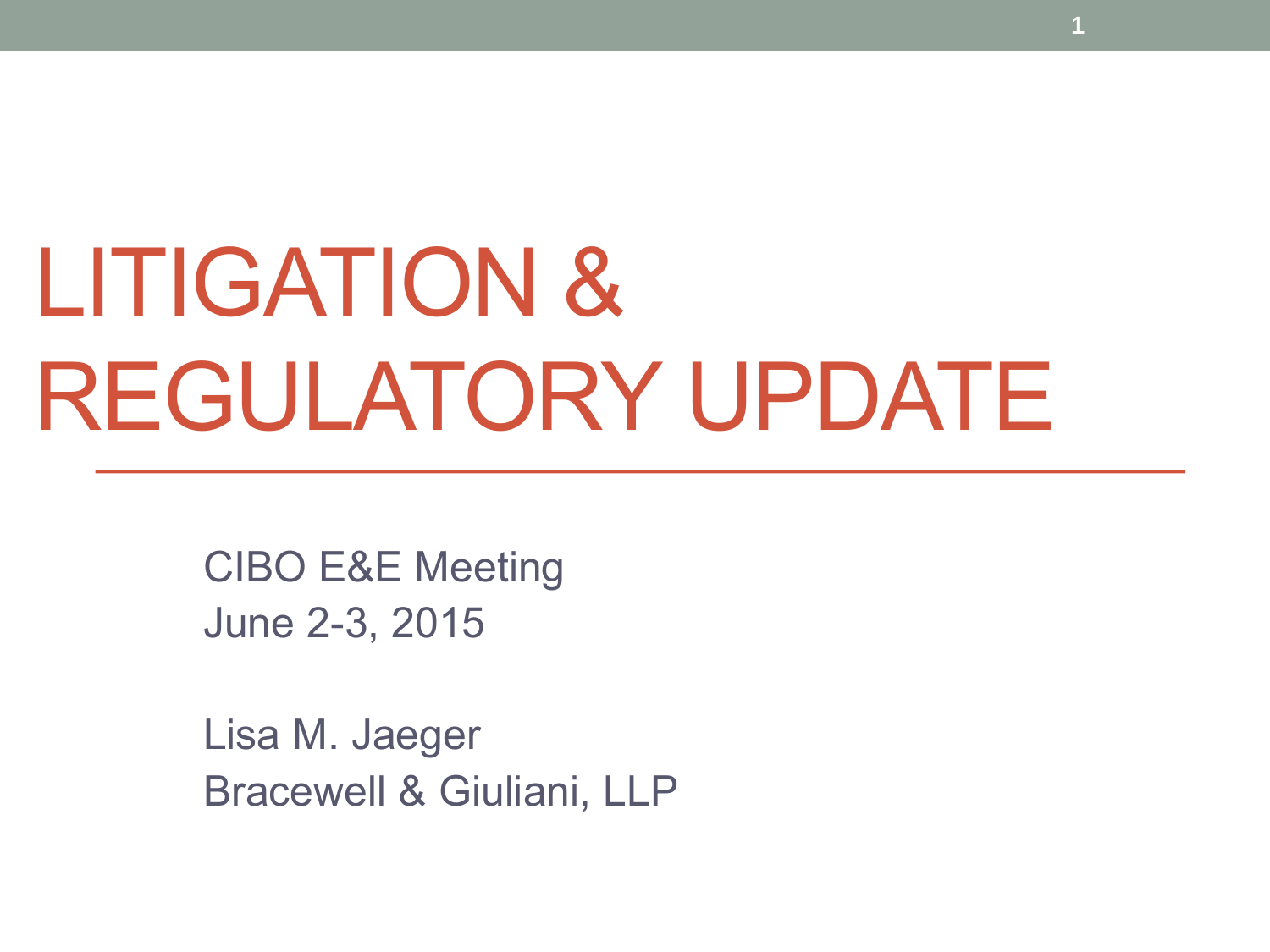### Major Rules in Court

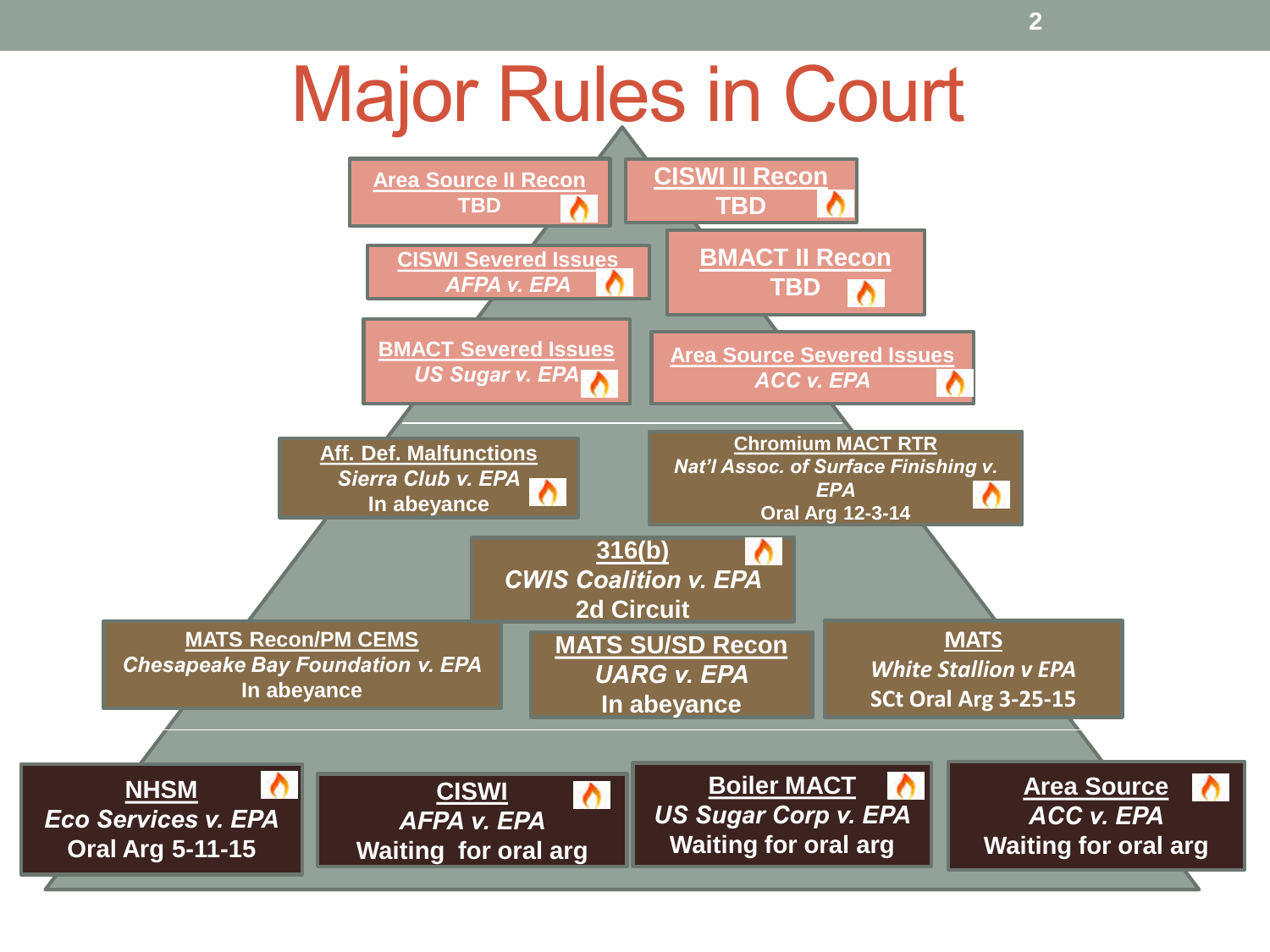## GHG/Utility NSPS/ESPS

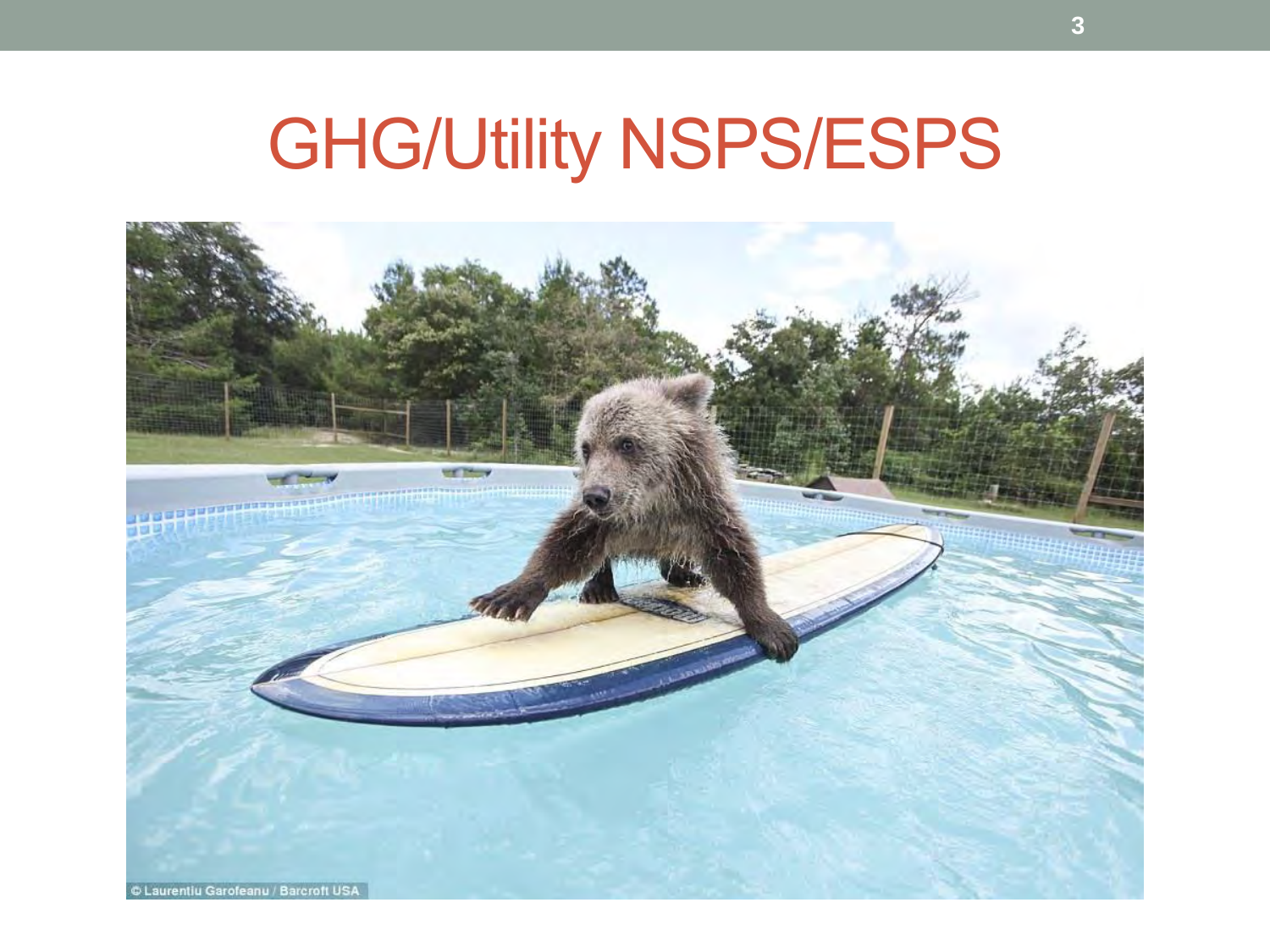## GHG/Utility Cases – Quick Look

| <b>Case</b>                                                                     | <b>Issue</b>                                                                                               | <b>Action</b>                                                      |
|---------------------------------------------------------------------------------|------------------------------------------------------------------------------------------------------------|--------------------------------------------------------------------|
| Nebraska v. EPA<br>(DNE 14-3006)                                                | <b>NSPS</b><br><b>Federal Power Act</b><br><b>Administrative Procedure Act</b>                             | Case dismissed                                                     |
| West Virginia v. EPA<br>(DC Cir. 14-1146)                                       | <b>Settlement Agreement</b><br>111/112 duplicative                                                         | Oral Arg 4-16-15                                                   |
| Murray v. EPA<br>(DC Cir. 14-1112)<br>and<br>Murray v. EPA<br>(DC Cir. 14-1151) | <b>ESPS</b><br><b>Writ of Prohibition</b><br>Standing<br><b>EPA lacks authority</b><br>111/112 duplicative | Oral Arg 4-16-15                                                   |
| Murray et al. v. EPA<br>(NDWV 14-39)                                            | <b>NSPS</b><br>CAA § 321(a): jobs &<br>economic impact must be<br>evaluated                                | EPA m/ to dismiss Denied<br><b>EPA Summary Judgment</b><br>pending |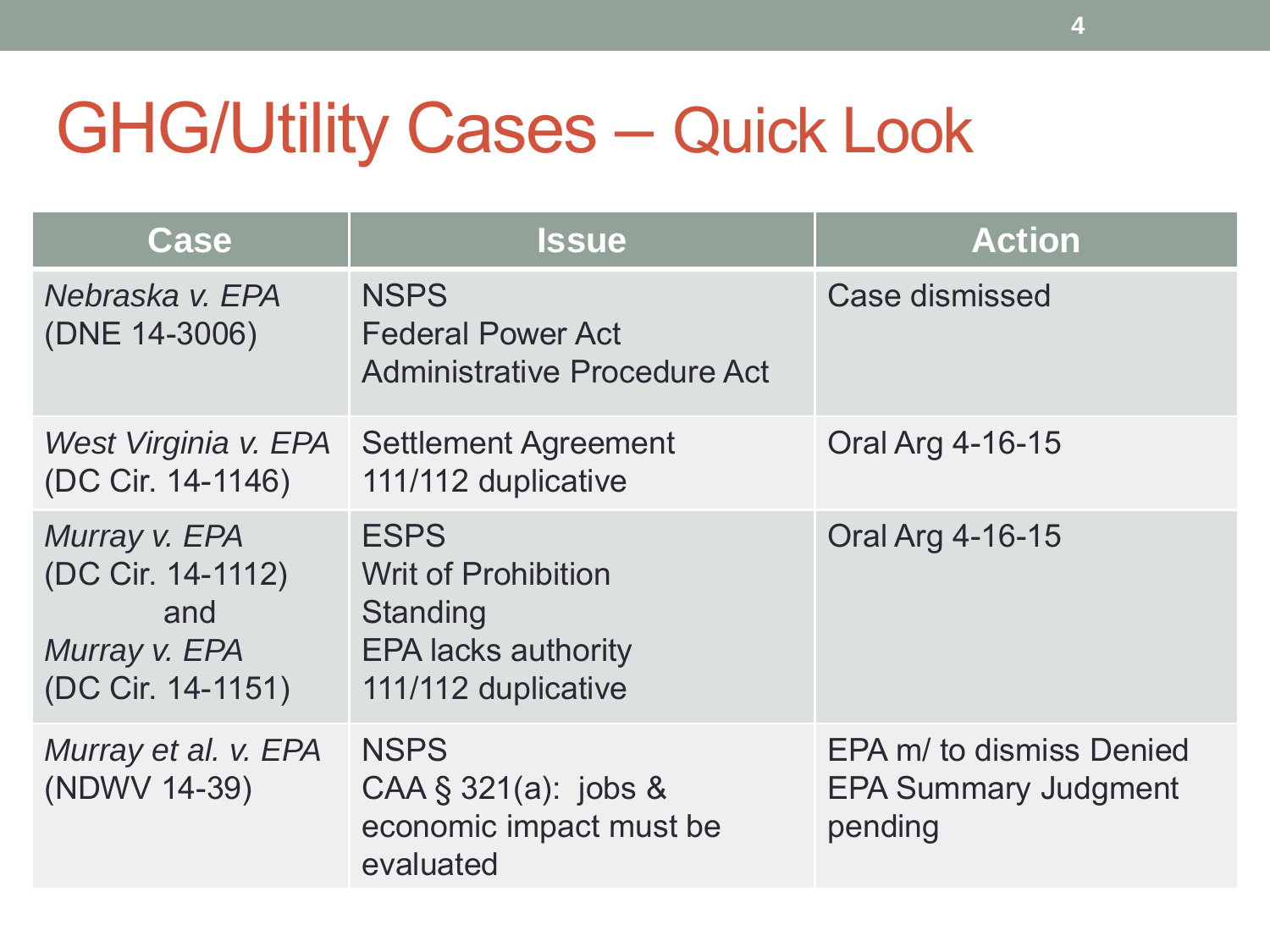### *Murray Energy et al. v. EPA* (WVDC 14-39)

CAA § 321(a) "The Administrator shall conduct continuing evaluations of potential loss or shifts of employment which may result from the administration…of the provision…including…investigating threatened plant closures or reductions in employment allegedly resulting from such administration…"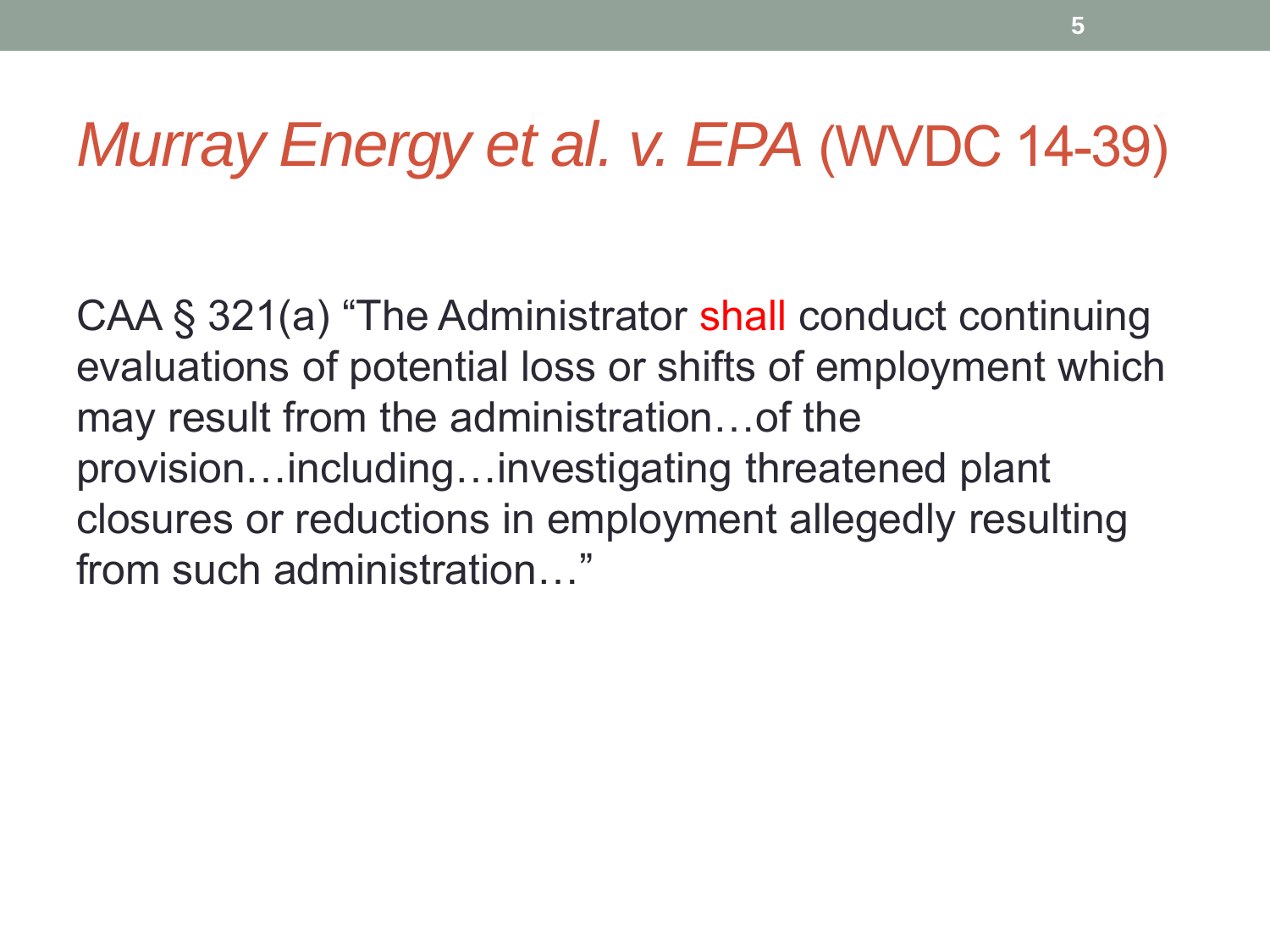### *Murray Energy et al. v. EPA* (WVDC 14-39)

| <b>Motion</b>                        | <b>Details</b>                                                                                                                                                                                   | <b>Action</b>                                                                                    |
|--------------------------------------|--------------------------------------------------------------------------------------------------------------------------------------------------------------------------------------------------|--------------------------------------------------------------------------------------------------|
| <b>EPA m/ Dismiss</b>                | Sovereign immunity<br>Discretionary action                                                                                                                                                       | <b>Denied</b><br>-EPA can't "categorically<br>refuse" to do evaluation<br>-Scope of jurisdiction |
| EPA m/ Clarification                 | Subject matter jurisdiction over<br>304(a)(2)                                                                                                                                                    | Denied                                                                                           |
| <b>EPA m/ Dismiss</b>                | <b>Plaintiffs lack standing</b>                                                                                                                                                                  | <b>Denied</b>                                                                                    |
| EPA m/ Summary<br>Judgment           | -EPA satisfied CAA 321(a), see 53<br>documents<br>-If Court denies EPA SJ, grant<br><b>Murray SJ instead</b><br><b>MURRAY:</b><br>-EPA documents do not meet<br>$321(a)$ .<br>-We do not seek SJ |                                                                                                  |
| Murray m/ Compel<br><b>Discovery</b> |                                                                                                                                                                                                  | <b>Granted</b>                                                                                   |
| EPA m/ Protective Order              |                                                                                                                                                                                                  | <b>Denied</b>                                                                                    |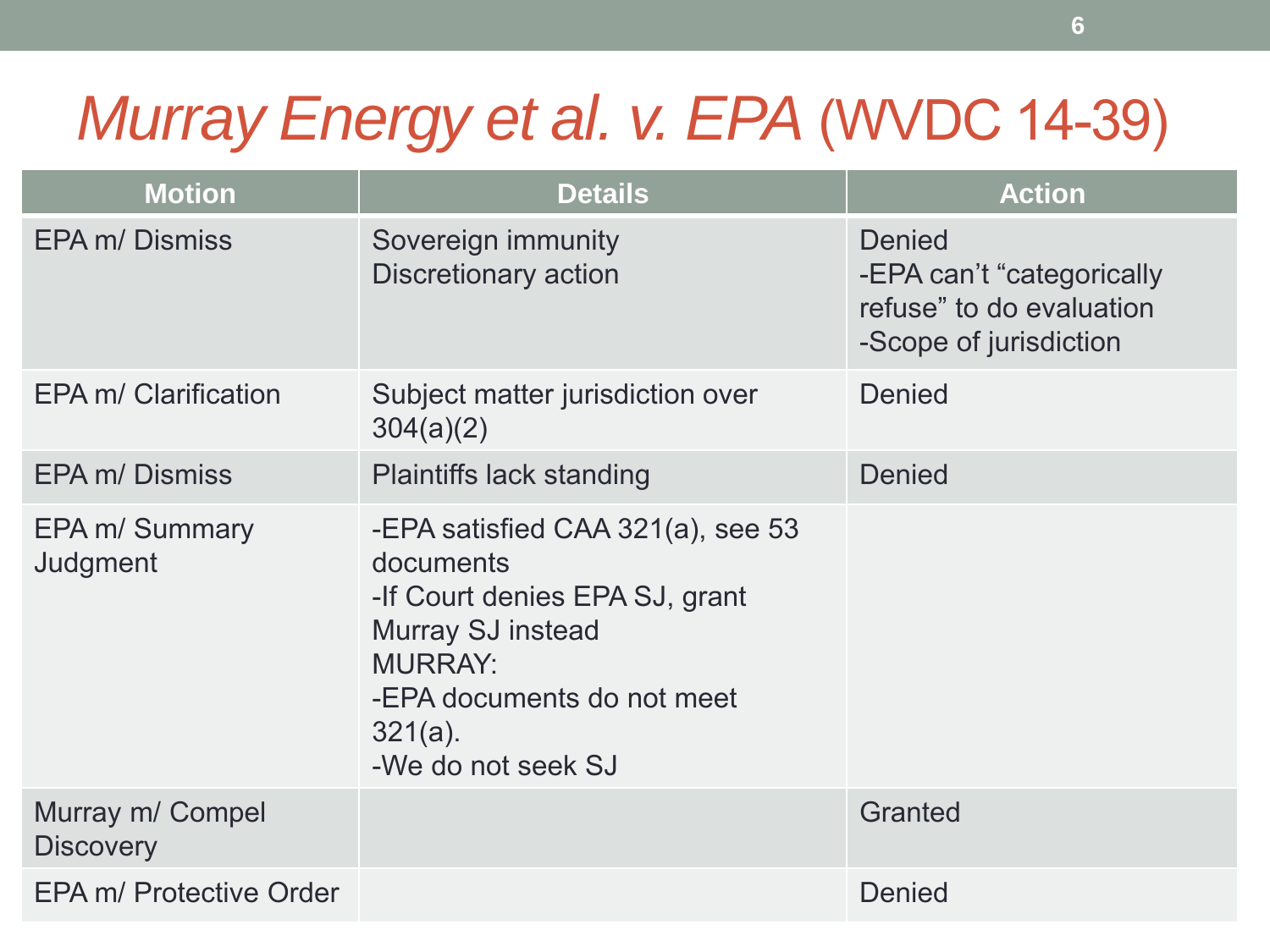### GHG/Utility Cases – Relevance for ICI Boilers

DC Circuit (*Murray Energy v. EPA & West Virginia v. EPA*) -Oral argument 4-16-15 -Decision/Rule Summer 2015

WV District Court (*Murray Energy et al. v. EPA*)

- -CAA § 321(a)
- -Schedule: Discovery due 7-31-15. Trial 1-5-16.
- -Motions EPA summary judgment. ABEYANCE Murray compel discovery. GRANTED EPA protective order. DENIED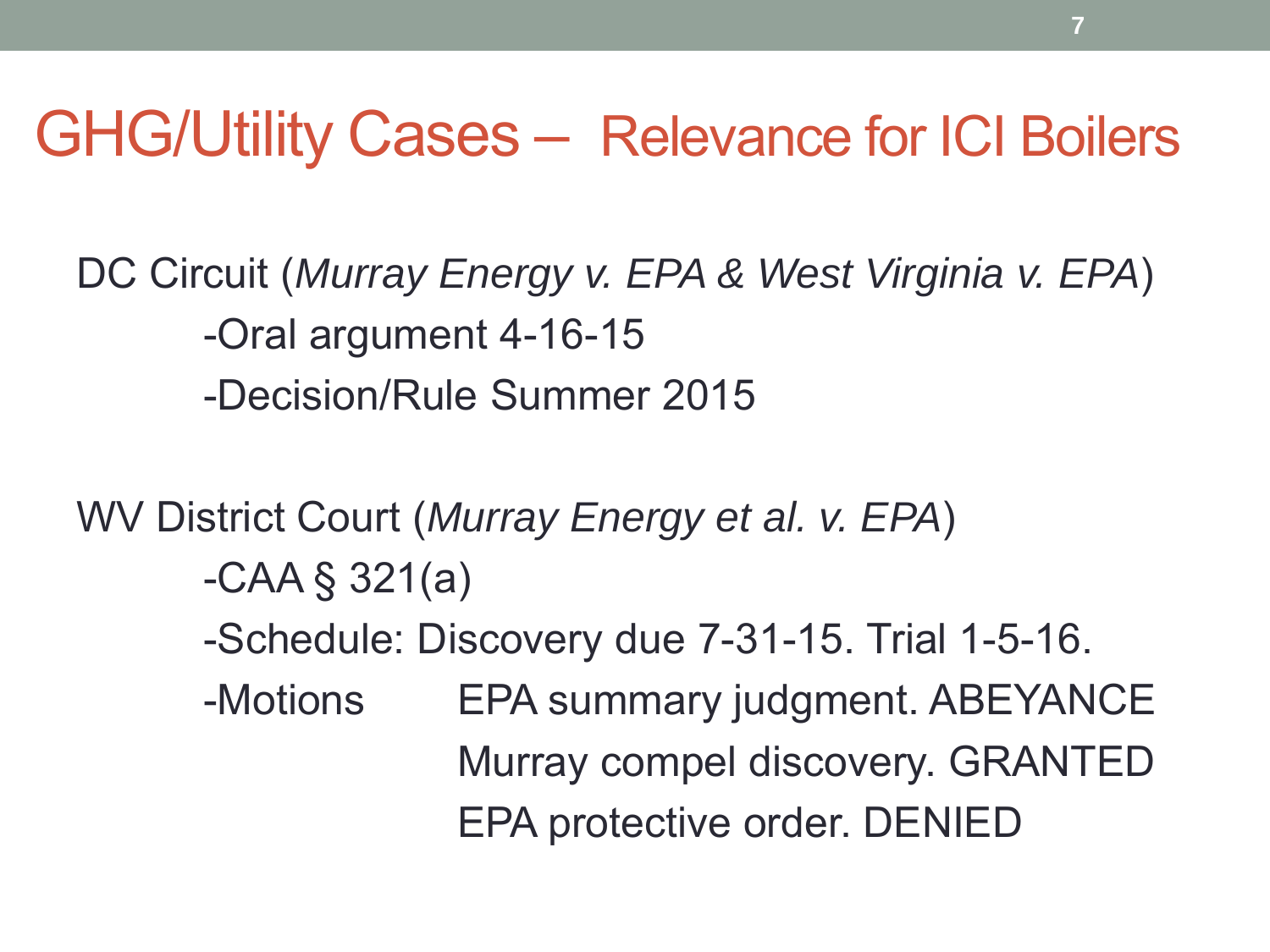### GHG/Utility Rules

Final rules "summer" 2015 per EPA

```
111(b) at OMB 5-7-15
      -New and modified/reconstructed units
111(d) at OMB 6-1-15
```
*De minimis* Threshold Rule

- -Response to Supreme Ct decision in *UARG v. EPA*
- -Threshold would trigger PSD permitting program
- -Would modify current 75,000 tpy trigger
- -No proposal date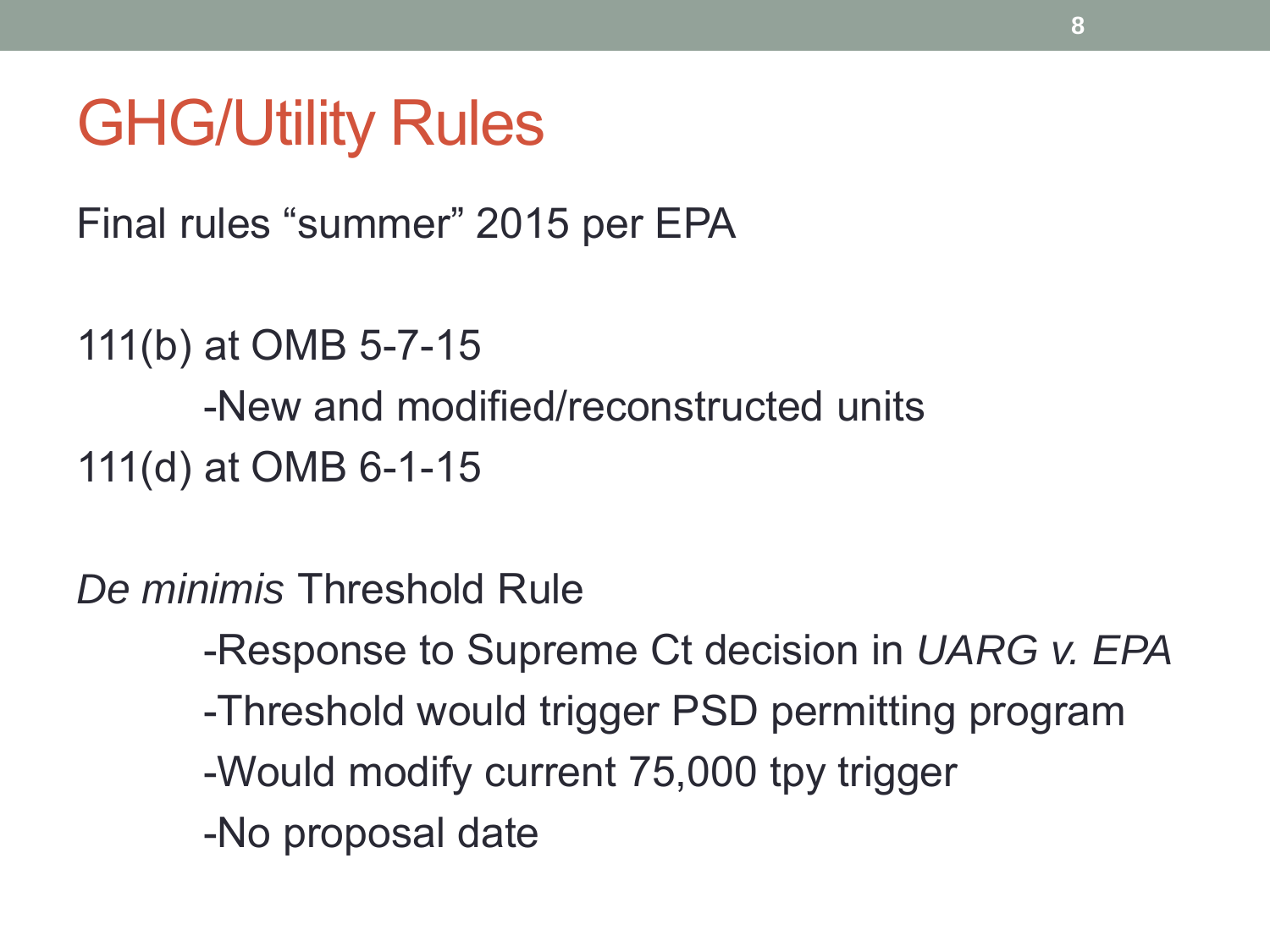### US House and Senate

Endangered Species Act Consultation -House Committee on Natural Resources hearings

HR 2042 Ratepayer Protection Act -Judicial review of any final rule before requiring compliance -Allow States to opt out -Passed House Energy & Commerce 28-22

McConnell "Just Say No" Letter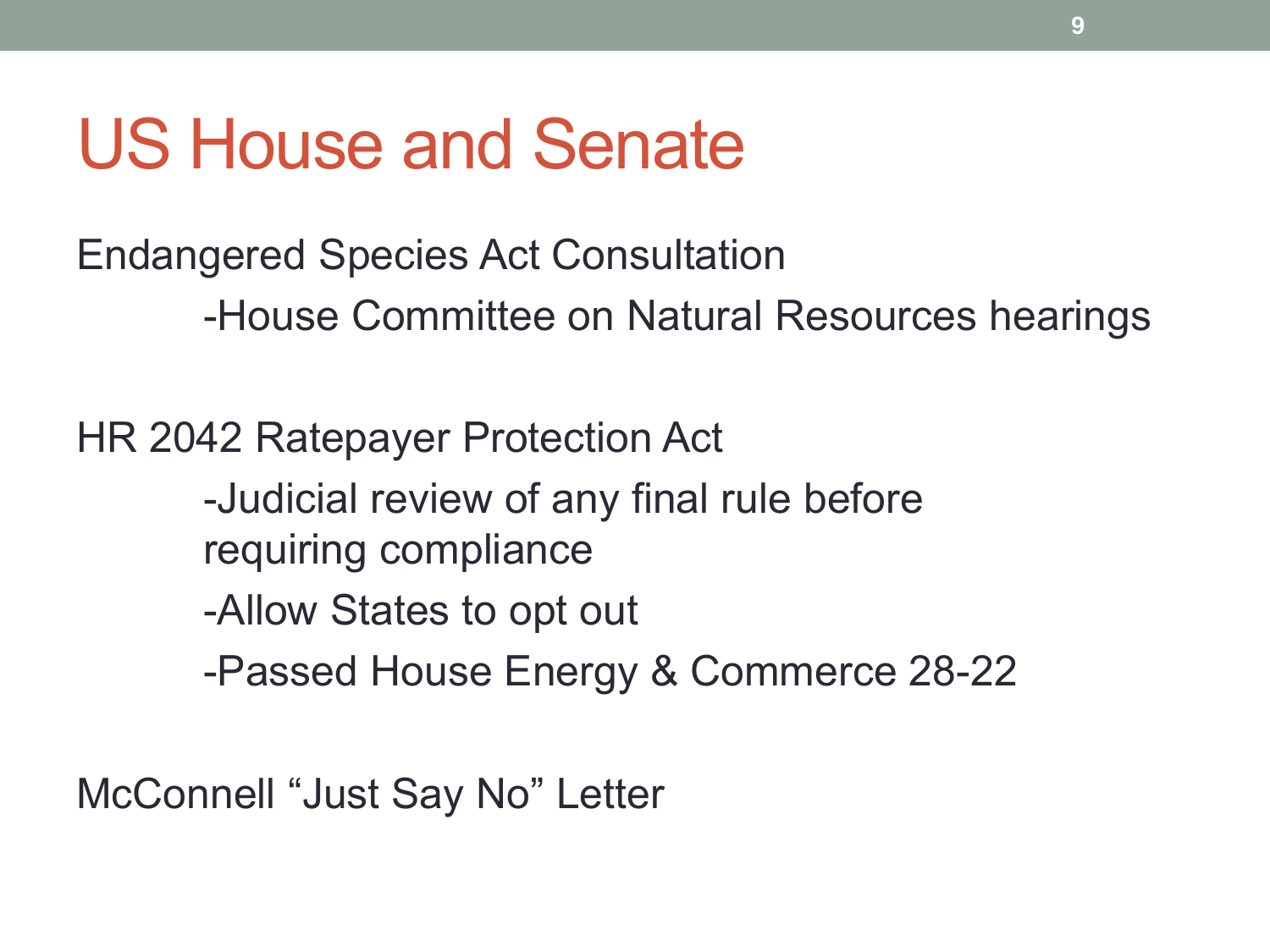### Supreme Court

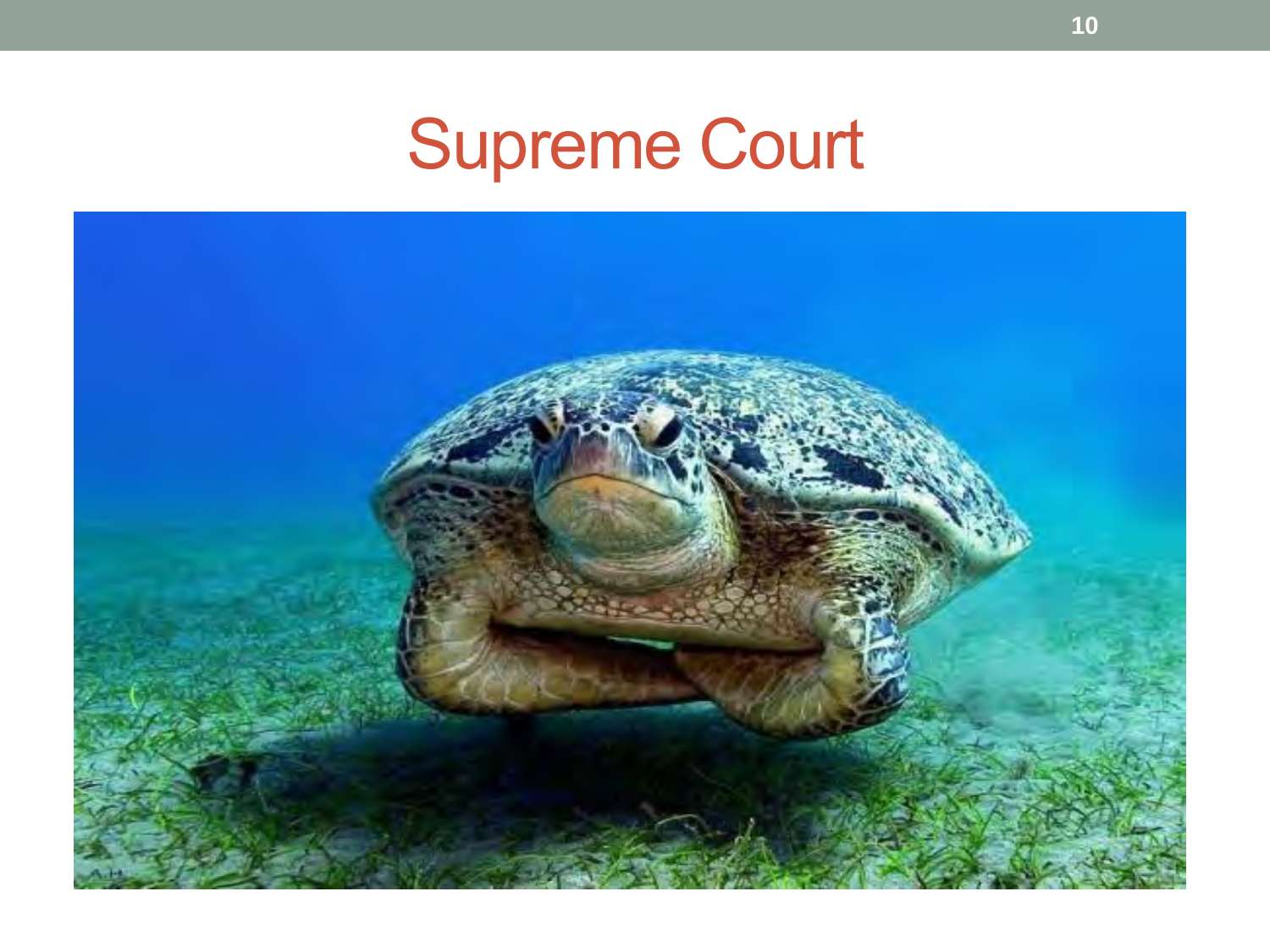#### *Nickols v. Mortgage Bankers Assoc.* (SCt 13-1041; March 2015) *Sotomayor opinion, unanimous*

- *-* HELD: agency "interpretive rule" is not subject to notice and comment even if the interpretation diverges substantially from prior agency interpretation
- Administrative Procedure Act: notice / comment "do not apply" to interpretive rules
- *- Paralyzed Veterans* doctrine is inconsistent with APA
- Agency must "provide more substantial justification" for findings that underlay contrary prior policy and must account for upset reliance interests
- Alito, Scalia, Thomas concurrences: room to explore *Seminole Rock* deference to agencies and suggest agency deference has gone too far

#### *FERC v. Electric Power Supply Assoc., et al.* (S.Ct 14-840)

-Cert granted 5-4-15

- -ISSUES: 1) Whether FERC reasonably concluded that it has authority under the Federal Power Act, 16 U.S.C. 791a et seq., to regulate the rules used by operators of wholesale electricity markets to pay for reduction in electricity consumption and to recoup those payments through adjustments to wholesale rates.
	- 2) Whether the Court of Appeals erred in holding that the rule issued by FERC is arbitrary and capricious.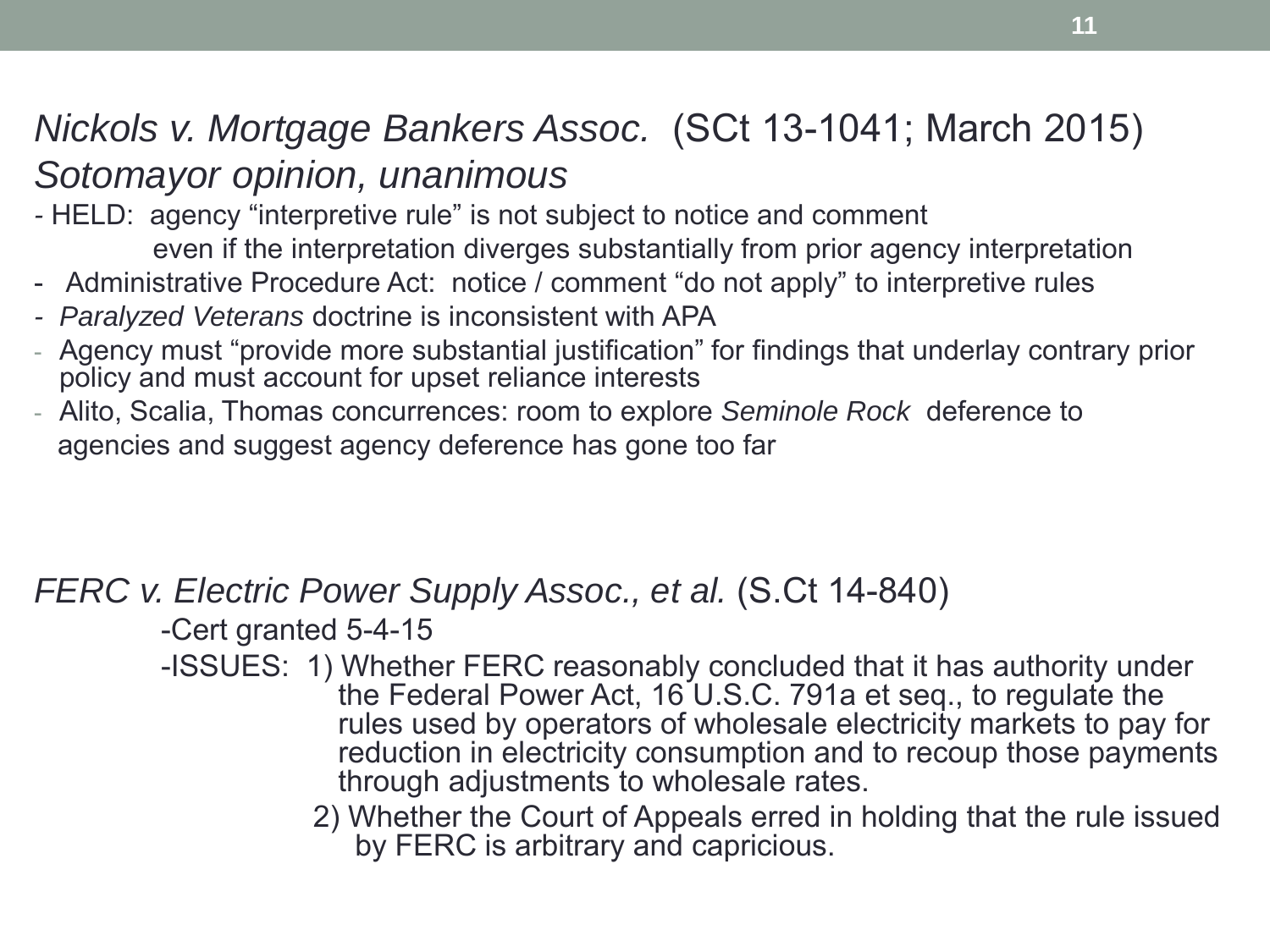## Riding the Regulatory Wave

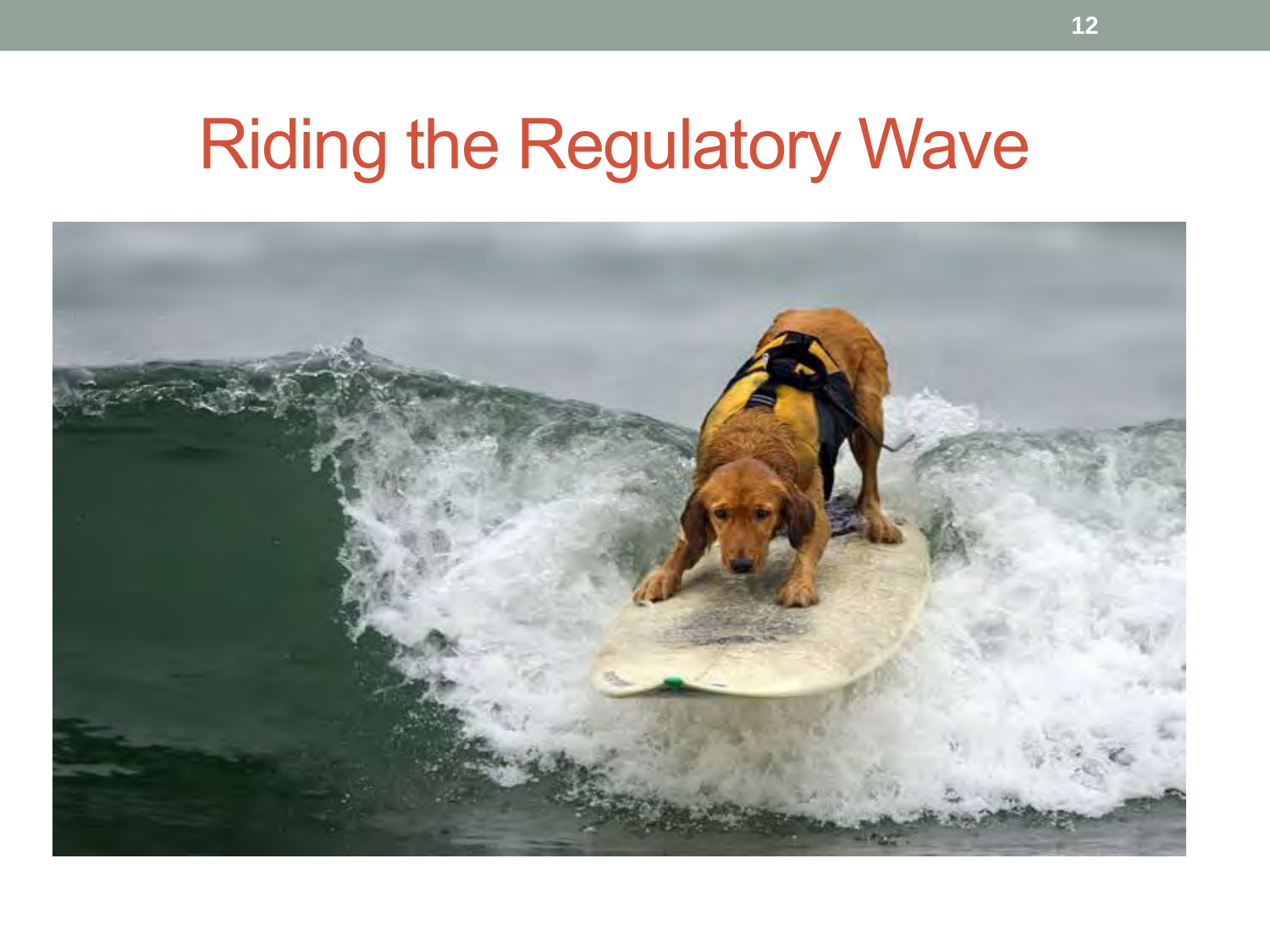### **CEQ NEPA**

-Revised Draft Guidance should be withdrawn

-Coalition comments filed 3-25-15 -House Natural Resources hearing



### **Social Cost of Carbon**

-Commercial Warm Air Furnaces 4-6-15 -Hearth Products 4-10-15 -Commercial Pumps 6-1-15 -Residential Boilers 7-1-15 -Residential Furnaces 7-10-15

### **Migratory Bird Treaty Act Permitting Rule**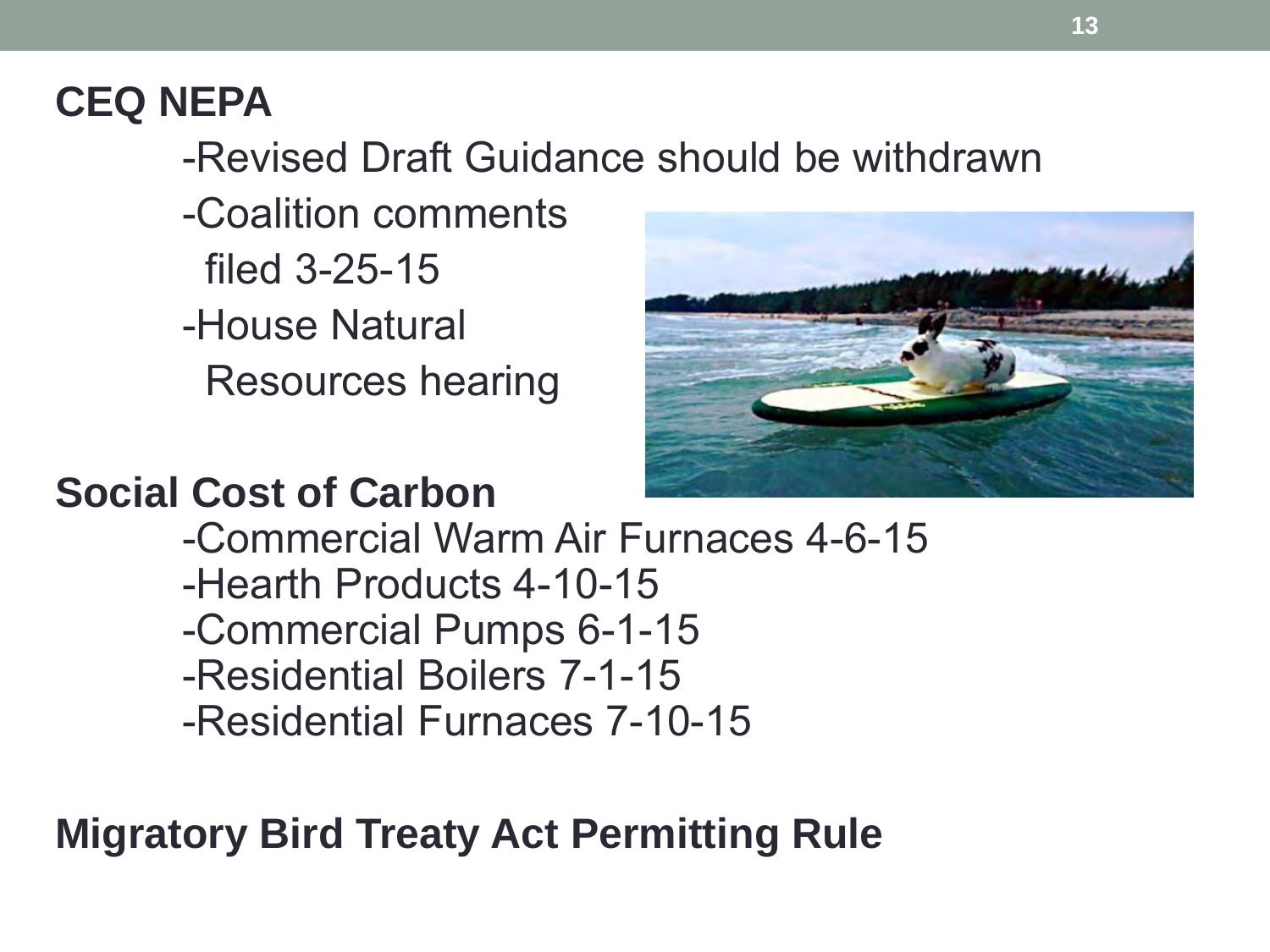#### **CWA Effluent Guidelines**

-Final by 9-2015

-FOIA case *Environmental Integrity Project v. SBA* (DC Dist. 13-1962)

-Claim: Utility industry influenced process

-Briefing m/ for Summary Judgment

#### **NSPS Electronic Reporting & Recordkeeping**

-Comments 6-18-15

-Covers: Stack tests and CEM performance evals Summary and excess emission reports Compliance Status Reports Subpart specific reports

- Seeks comment on whether this would require submissions beyond current

40 CFR 60.4(b)

-Only reporting format is different

-Effective 90 days after final rule

#### **Waters of the US**

-Final rule signed 5-27-15 -Clarification of authority to regulate certain waters under CWA

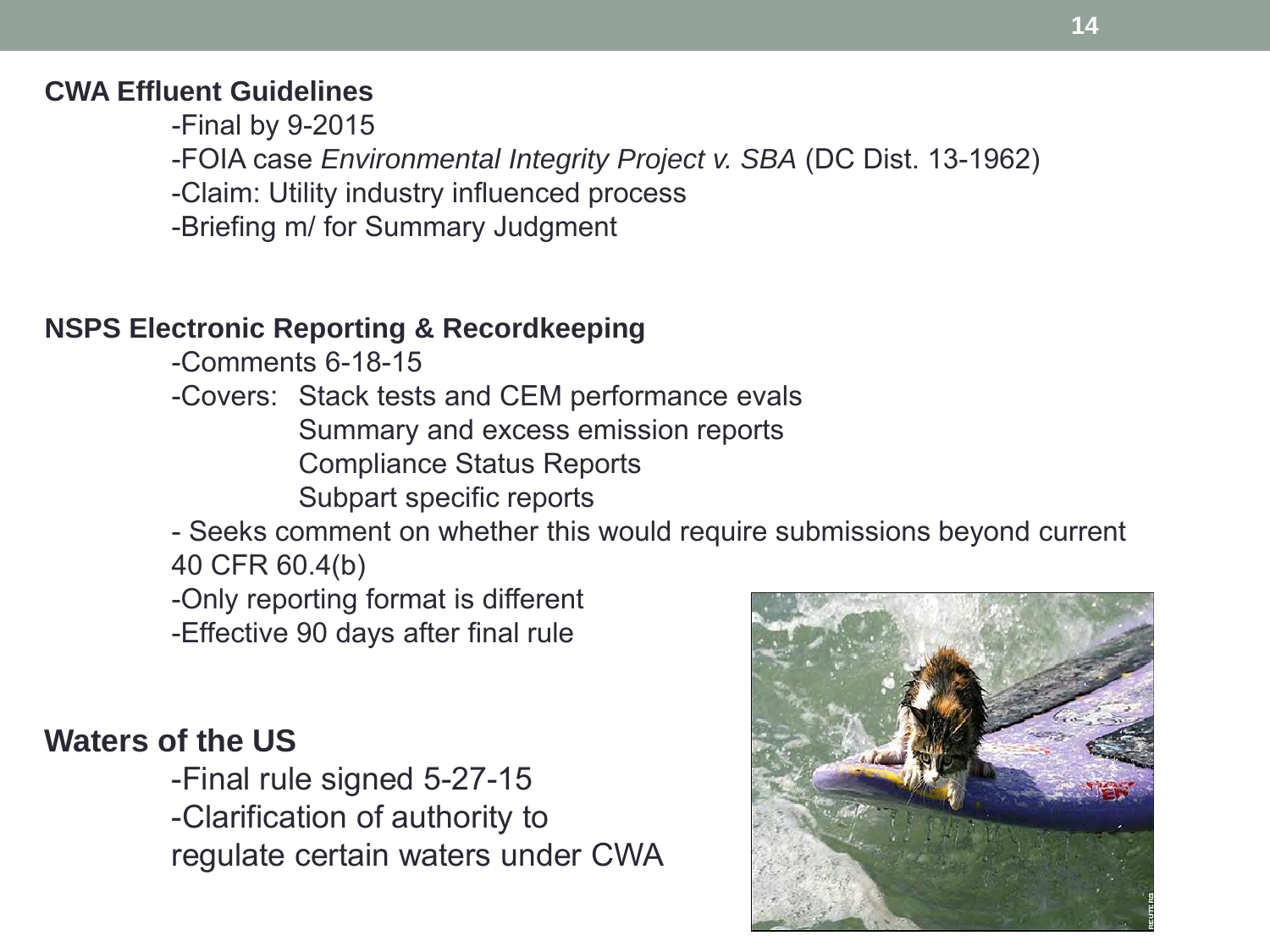### Herding Cats Through the Court House

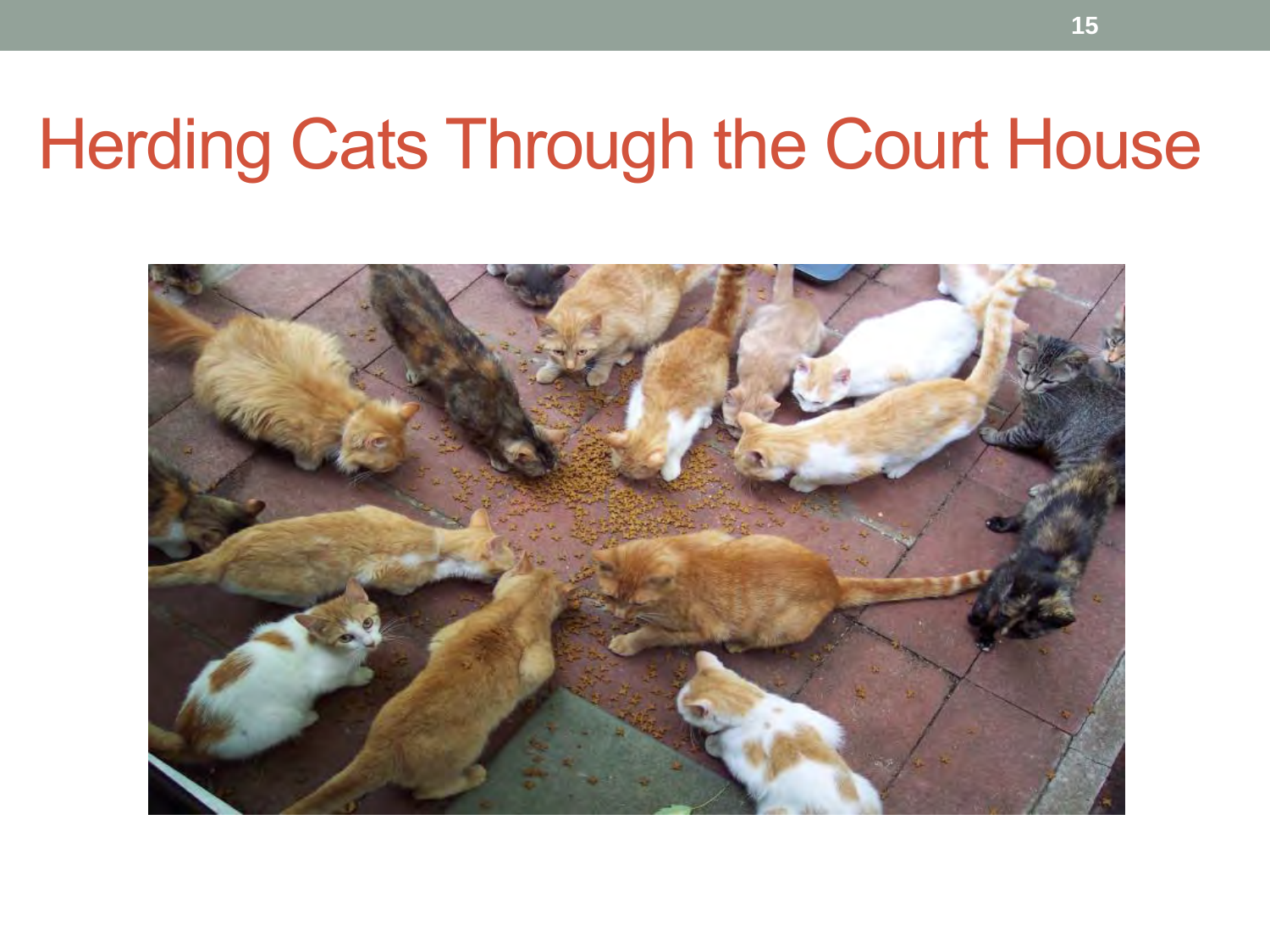#### **CWA 316(b)**

- -*CWIS v. EPA* (14-4645)
- -FWS/NMFS, Biological Opinion issues
- -Schedule: Briefing Oct-Jan

Oral arg Spring 2016

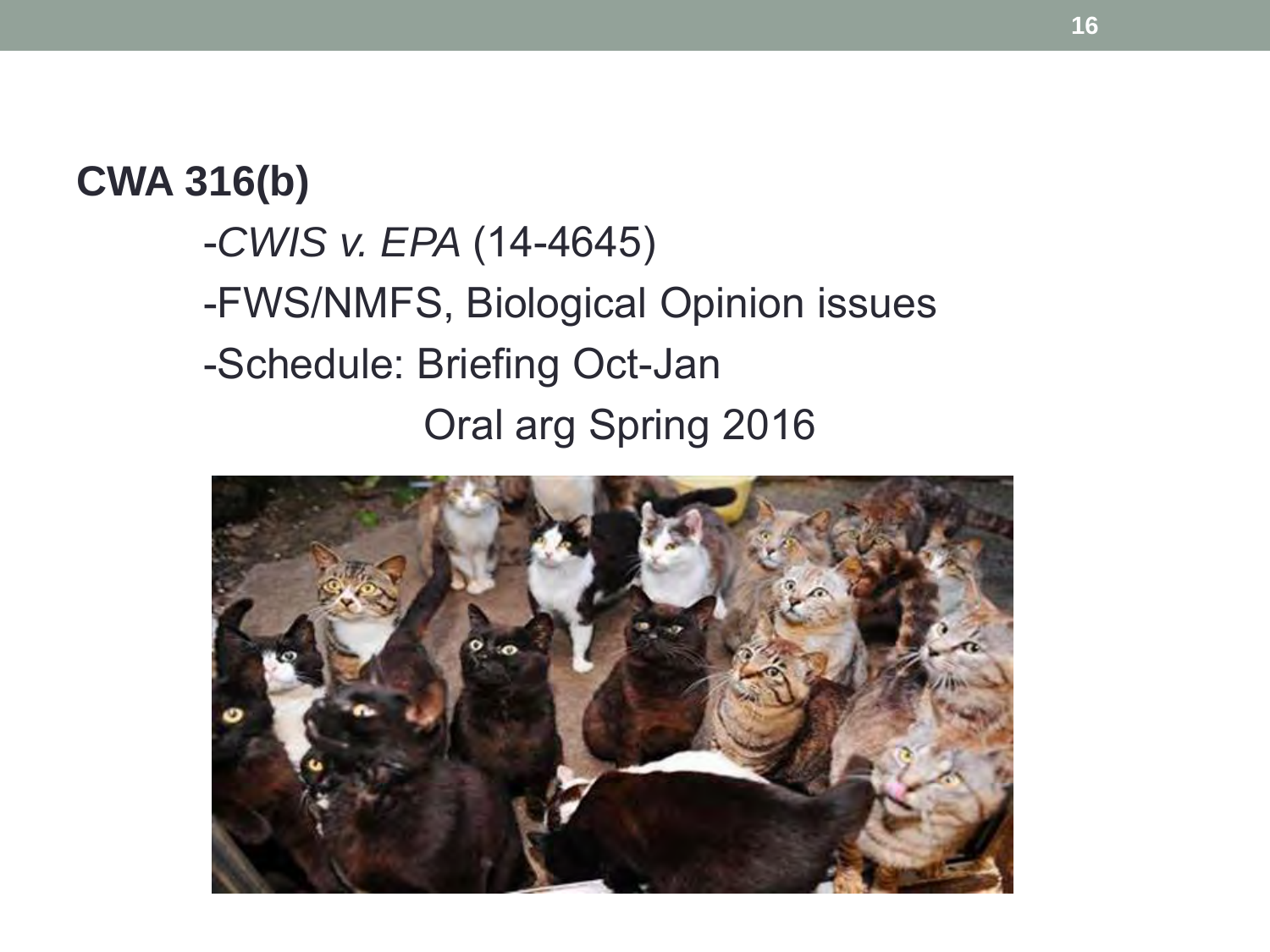### **Definition of Solid Waste**

*USWAG v. EPA* (DC Cir 15-1083)

Petitioners: IND: USWAG, EEI, NRECA, AGA, API, Freeport-McMoRan, NAM, ACC

> ENV: CA Communities Against Toxics, Clean Air Council, Coalition for a Safe Environment, LEAN, Sierra Club

Issues: transfer-based exclusion, secondary materials not yet been discarded, uniform legitimate recycling standards, legitimacy criteria

#### **Coal Ash**

Petitions for Review 7-16-15 Issues:ENV: health/environment IND: enforcement revisiting classification

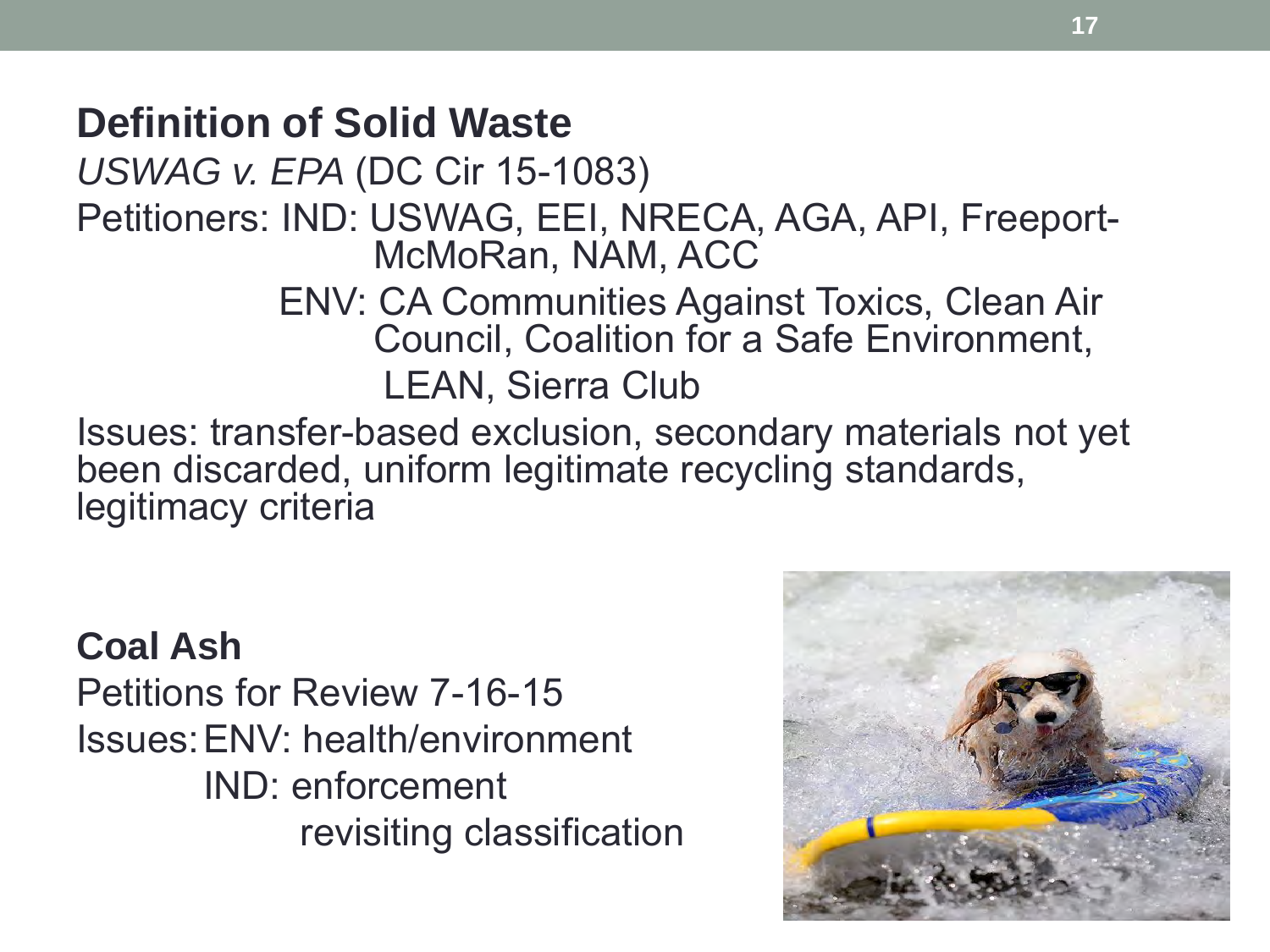# **SSM**



| <b>Rule/Case</b>                                                      | <b>Description</b>                                                                                | <b>Status</b>                                                         |
|-----------------------------------------------------------------------|---------------------------------------------------------------------------------------------------|-----------------------------------------------------------------------|
| Sierra Club v. EPA (DDC 13-1639)                                      | POTWS.<br>EPA failed to complete 8-year<br>review for 46 MACTs                                    | Stayed until 5-27-15                                                  |
| Sierra v. EPA (DC Cir. 14-1110)                                       | 9-rule Affirm Defense<br>9 §112 and §129 rules                                                    | In abeyance<br>Interventions pending<br><b>Admin Petition granted</b> |
| <b>BMACT, Area, CISWI</b>                                             | Affirmative defense severed and put into<br>reconsideration cases<br>Proposal: delete aff defense | Case in abeyance<br>Recon rule proposed                               |
| <b>Primary &amp; Secondary Aluminum</b><br><b>Supplemental Notice</b> | Malfunction/affirmative defense                                                                   | Comments filed 2-6-15                                                 |
| <b>SSM SIP Call</b>                                                   |                                                                                                   | EPA meeting & letters<br>Apr/May 2015<br>Final rule May 5-2015        |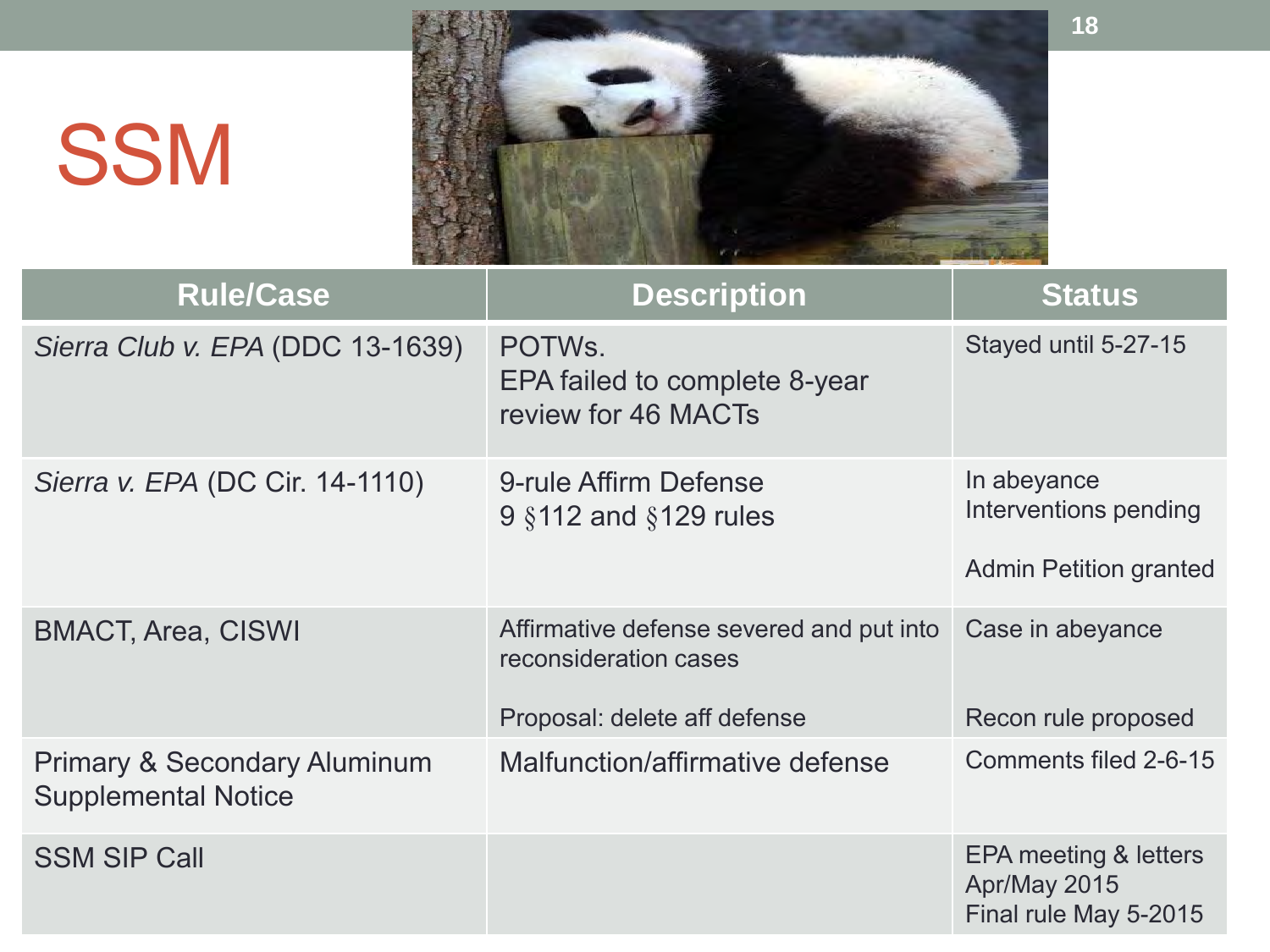### SSM SIP Call

Final action signed 5-22-15

-settlement agreement with Sierra Club and WildEarth Guardians

36 SIP calls to be issued -5 or 6 states may not be included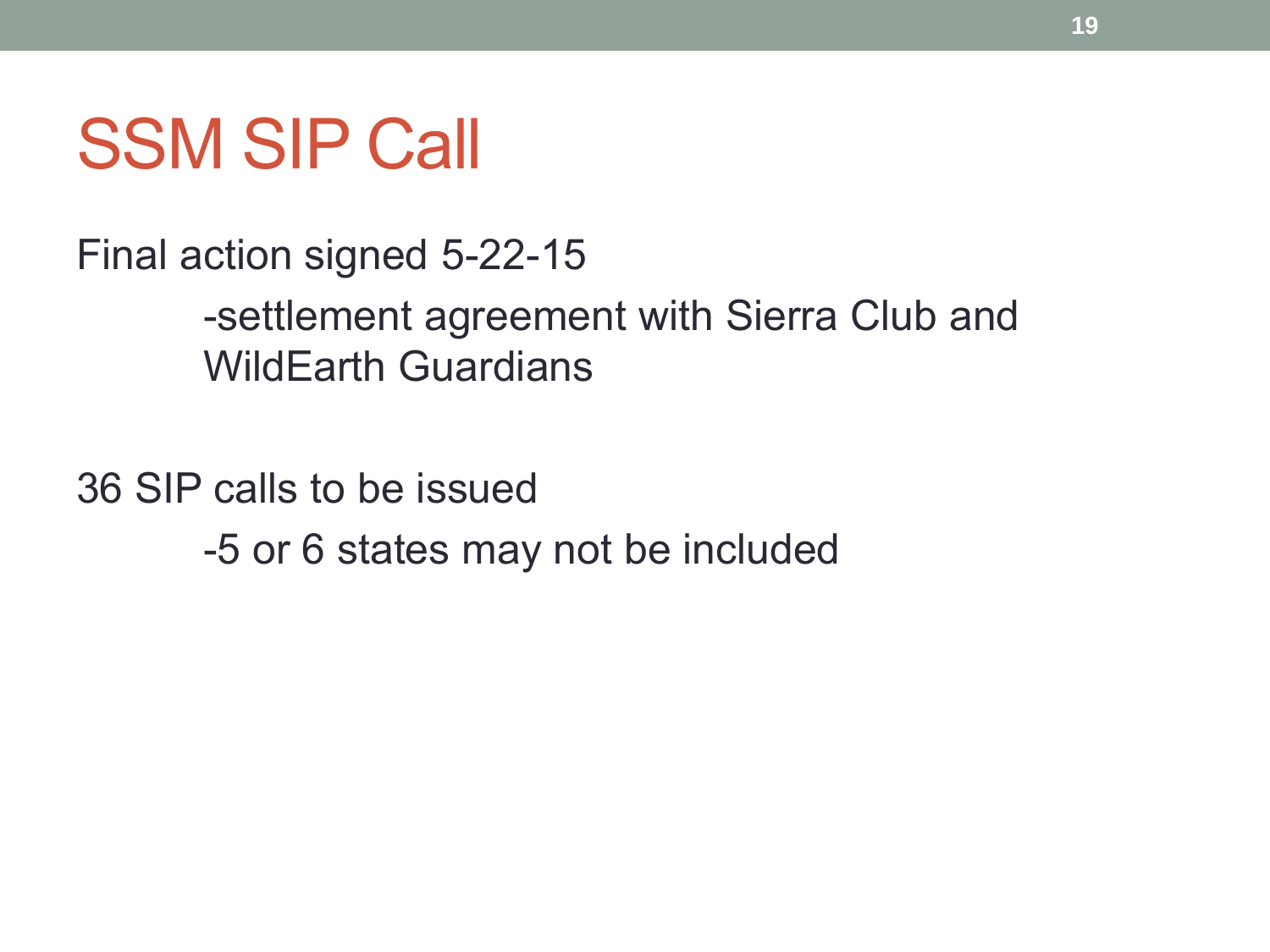## MAJOR RULES